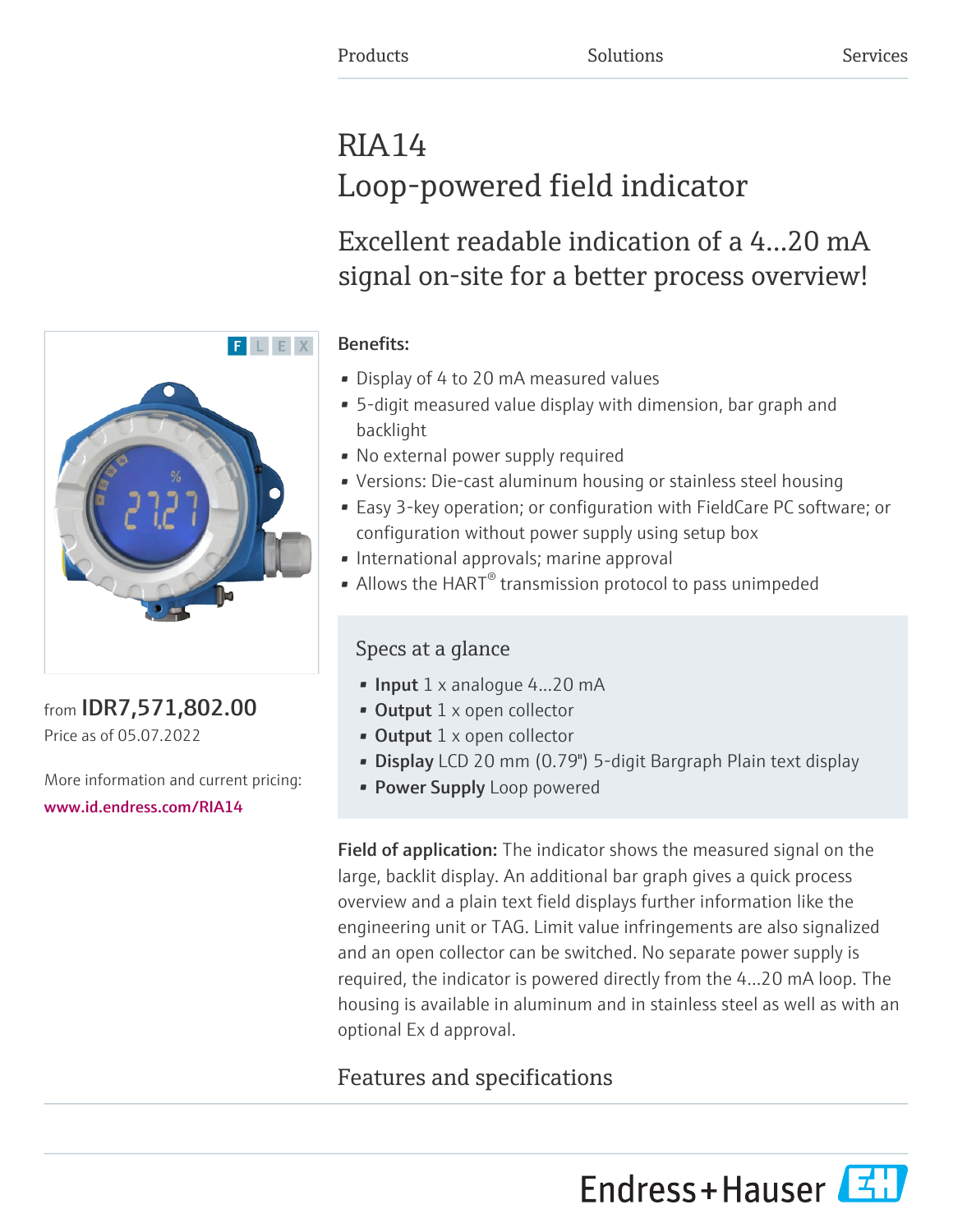Acquisition / Evaluation

| Measuring principle<br>Display |  |
|--------------------------------|--|
| <b>Function</b>                |  |
| Display                        |  |
| <b>Certification</b>           |  |
| UR C/US                        |  |
| CSA GP                         |  |
| ATEX Ex d                      |  |
| <b>ATEX Staub</b>              |  |
| ATEX <sub>n</sub>              |  |
| FM USA NI                      |  |
| FM USA DIP                     |  |
| FM USA XP                      |  |
| <b>CSANI</b>                   |  |
| <b>CSA DIP</b>                 |  |
| CSA XP                         |  |
| Marine approval                |  |

## Input

1 x analogue 4...20 mA

#### **Output**

1 x open collector

## Auxiliary power supply / Loop power supply

Loop powered

## Dimensions (wxhxd)

Field housing: 132 x 135 x 106 mm (5.2" x 5.31" x 4.17")

## Operation

3 keys interface on electronics + PC interface FieldCare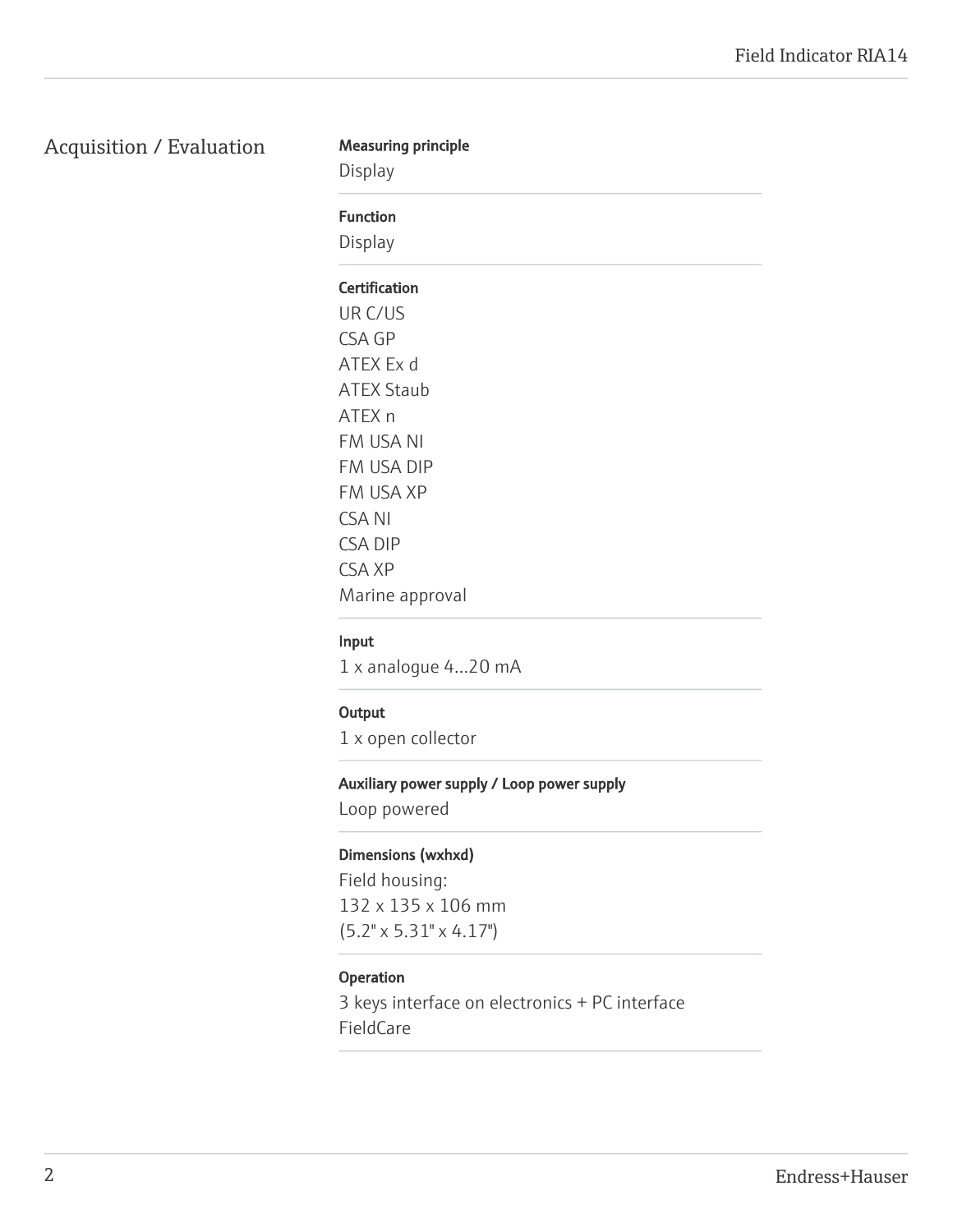## Acquisition / Evaluation

**Display** 

LCD 20 mm (0.79") 5-digit Bargraph Plain text display

Process indicator & control units

Measuring principle Loop powered indicators

Measuring principle Loop-powered field indicator

## Function

Display

Display LCD 20 mm (0.79") 5-digit Bargraph Plain text display

## Power Supply

Loop powered

Input

1 x analogue 4...20 mA

**Output** 

1 x open collector

## **Output**

1 x open collector

## Software functions

Not defined